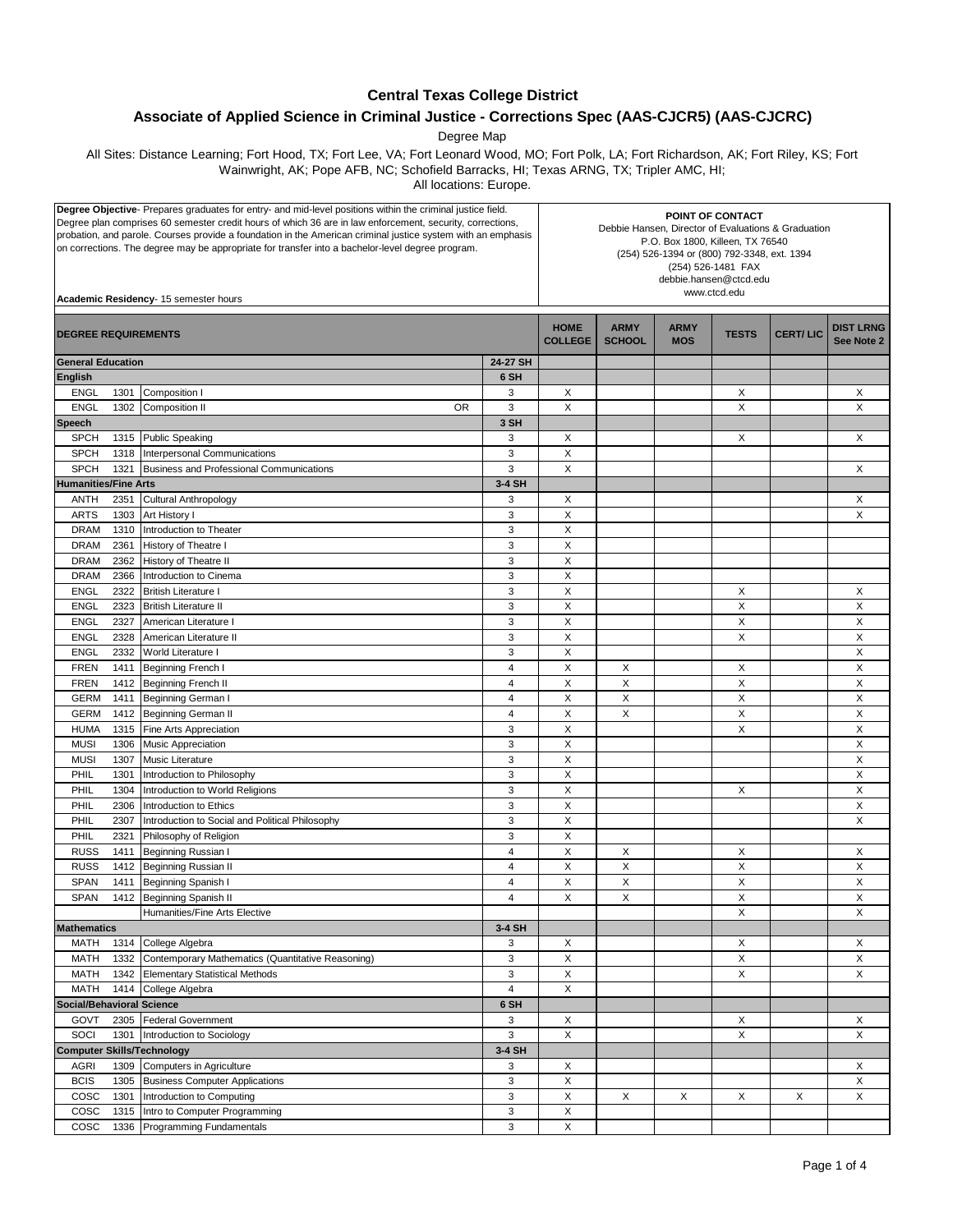|                            | <b>DEGREE REQUIREMENTS</b> |                                                                                     | <b>HOME</b><br><b>COLLEGE</b> | <b>ARMY</b><br><b>SCHOOL</b> | <b>ARMY</b><br><b>MOS</b> | <b>TESTS</b> | <b>CERT/LIC</b> | <b>DIST LRNG</b><br>See Note 2 |             |
|----------------------------|----------------------------|-------------------------------------------------------------------------------------|-------------------------------|------------------------------|---------------------------|--------------|-----------------|--------------------------------|-------------|
| COSC                       | 1337                       | Programming Fundamentals II                                                         | 3                             | Х                            |                           |              |                 |                                |             |
| COSC                       | 2325                       | <b>Computer Organization</b>                                                        | 3                             | X                            |                           |              |                 |                                |             |
| COSC                       | 2336                       | Programming Fundamentals III                                                        | 3                             | X                            |                           |              |                 |                                |             |
| <b>IMED</b>                | 1316                       | Web Design I                                                                        | 3                             | X                            |                           |              |                 |                                | X           |
| <b>ITNW</b>                | 1313                       | <b>Computer Virtualization</b>                                                      | 3                             | X                            |                           |              |                 |                                |             |
| <b>ITNW</b>                | 1316                       | Network Administration                                                              | 3                             | X                            |                           |              |                 |                                |             |
| <b>ITNW</b>                | 1337                       | Introduction to the Internet                                                        | 3<br>3                        | X<br>X                       |                           |              |                 |                                | X           |
| <b>ITNW</b><br><b>ITNW</b> | 1345<br>1353               | Implementing Network Directory Services<br>Supporting Network Server Infrastructure | 3                             | X                            |                           |              |                 |                                |             |
| <b>ITNW</b>                | 1358                       | Network+                                                                            | 3                             | X                            |                           |              |                 |                                |             |
| <b>ITNW</b>                | 1451                       | Fundamentals of Wireless LANs                                                       | 4                             | X                            |                           |              |                 |                                |             |
| <b>ITNW</b>                | 1454                       | Implementing and Supporting Servers                                                 | 4                             | X                            |                           |              |                 |                                |             |
| <b>ITNW</b>                | 2354                       | Internet/Intranet Server                                                            | 3                             | X                            |                           |              |                 |                                |             |
| <b>ITNW</b>                | 2356                       | Designing a Network Directory Infrastructure                                        | 3                             | X                            |                           |              |                 |                                |             |
| <b>ITNW</b>                | 2488                       | Internship - Computer Systems Networking and Telecommunications                     | $\overline{\mathbf{4}}$       | X                            |                           |              |                 |                                |             |
| <b>ITSC</b>                | 1301                       | Introduction to Computers                                                           | 3                             | $\pmb{\times}$               | X                         | X            | X               | X                              | X           |
| <b>ITSC</b>                | 1309                       | Integrated Software Applications I                                                  | 3                             | X                            | X                         |              |                 |                                | X           |
| <b>ITSC</b>                | 1316                       | Linux Installation and Configuration                                                | 3                             | X                            |                           |              |                 |                                |             |
| <b>ITSC</b>                | 1325                       | Personal Computer Hardware (CompTIA A+)                                             | 3                             | X                            |                           |              | X               | X                              | X           |
| <b>ITSC</b>                | 1405                       | Introduction to PC Operating Systems                                                | 4                             | X                            | X                         |              |                 | X                              | X           |
| <b>ITSC</b>                | 1415                       | Project Management Software                                                         | $\overline{4}$                | X                            |                           |              |                 |                                | X           |
| <b>ITSC</b>                | 2425                       | <b>Advanced Linux</b>                                                               | $\overline{4}$                | X                            |                           |              |                 |                                |             |
| <b>ITSC</b>                | 2435                       | Application Software Problem Solving                                                | $\overline{4}$                | X                            |                           |              |                 |                                |             |
| <b>ITSC</b>                | 2439                       | Personal Computer Help Desk Support                                                 | $\overline{4}$                | $\pmb{\mathsf{X}}$           |                           |              |                 |                                | X           |
| <b>ITSC</b>                | 2486                       | Internship-Computer and Information Sciences, General                               | $\overline{4}$                | X                            |                           |              |                 |                                |             |
| <b>ITSE</b>                | 1302                       | Computer Programming (Visual Basic)                                                 | 3                             | X                            |                           |              |                 |                                | X           |
| <b>ITSE</b>                | 1329                       | Programming Logic and Design                                                        | 3                             | X                            |                           |              |                 |                                |             |
| <b>ITSE</b>                | 2402                       | Intermediate Web Programming (PHP/Scripting/Mobile Apps)                            | $\overline{4}$                | X                            |                           |              |                 |                                | X           |
| <b>ITSE</b>                | 2486                       | Internship-Computer Programming                                                     | 4                             | Х                            |                           |              |                 |                                | X           |
| <b>ITSW</b>                | 1307                       | Introduction to Database                                                            | 3                             | X                            | X                         |              |                 |                                | X           |
| <b>ITSY</b>                | 1342                       | Information Technology Security                                                     | 3                             | X                            |                           |              |                 |                                |             |
| <b>ITSY</b>                | 2345                       | Network Defense and Countermeasures                                                 | $\overline{4}$                | X                            | X                         |              |                 |                                | X           |
| <b>ITSY</b>                | 2401                       | <b>Firewalls and Network Security</b>                                               | $\overline{4}$                | $\pmb{\mathsf{X}}$           |                           |              |                 |                                |             |
| <b>ITSY</b>                | 2459                       | Security Assessment and Auditing                                                    | 4                             | X                            |                           |              |                 |                                |             |
| <b>ITSY</b>                | 2486                       | Internship - Computer and Information Systems Security                              | $\overline{4}$                | X                            |                           |              |                 |                                |             |
| <b>Major Requirements*</b> |                            |                                                                                     | 30 SH                         |                              |                           |              |                 |                                |             |
| <b>CJCR</b>                | 1304                       | Probation and Parole                                                                | 3                             | X                            |                           |              |                 |                                | X           |
| <b>CJCR</b>                | 1358                       | <b>Rights of Prisoners</b>                                                          | 3                             | X                            | X                         |              |                 |                                | X           |
| <b>CJCR</b>                | 2325                       | Legal Aspects of Corrections                                                        | 3                             | X                            | X                         | X            |                 |                                | X           |
| <b>CJSA</b>                | 1348                       | <b>Ethics in Criminal Justice</b>                                                   | 3                             | X                            | X                         | X            |                 |                                | X           |
| <b>CJCR</b>                | 1307                       | <b>OR</b><br>Correctional Systems and Practices                                     | 3                             | Χ                            | X                         | Χ            |                 |                                | X           |
| CRIJ                       | 2313                       | Correctional Systems and Practices                                                  | 3                             | X                            |                           |              |                 |                                | X           |
| <b>CJCR</b>                |                            | 2324 Community Resources in Corrections<br>0R                                       | 3                             | X                            |                           |              |                 |                                | X           |
| CRIJ<br><b>CJSA</b>        | 2301<br>1312               | Community Resources in Corrections<br>Crime in America<br>0R                        | 3<br>3                        | X<br>X                       |                           |              |                 |                                | X<br>X      |
| CRIJ                       | 1307                       | Crime in America                                                                    | 3                             | X                            |                           |              |                 |                                | X           |
| <b>CJSA</b>                | 1313                       | Court Systems and Practices<br><b>OR</b>                                            | 3                             | $\mathsf X$                  | X                         |              |                 |                                | $\mathsf X$ |
| CRIJ                       | 1306                       | Court Systems and Practices                                                         | 3                             | X                            |                           |              |                 |                                | X           |
| <b>CJSA</b>                | 1322                       | Introduction to Criminal Justice<br><b>OR</b>                                       | $\mathbf{3}$                  | $\pmb{\times}$               | X                         |              | X               | X                              | $\mathsf X$ |
| CRIJ                       | 1301                       | Introduction to Criminal Justice                                                    | $\mathsf 3$                   | $\mathsf X$                  |                           |              | X               |                                | $\mathsf X$ |
| <b>CJSA</b>                | 1327                       | Fundamentals of Criminal Law<br>OR                                                  | 3                             | X                            | X                         | X            |                 | X                              | X           |
| CRIJ                       | 1310                       | Fundamentals of Criminal Law                                                        | 3                             | X                            |                           |              |                 |                                | X           |
| Major-Related Electives*   |                            |                                                                                     | 6-8 SH                        |                              |                           |              |                 |                                |             |
| <b>CJCR</b>                | 1391                       | Special Topics in Corrections/Correctional Administration                           | 3                             | X                            | X                         | X            |                 |                                | X           |
| <b>CJCR</b>                | 1400                       | <b>Basic Jail Course</b>                                                            | $\overline{4}$                | $\mathsf X$                  | X                         | X            |                 | X                              | Χ           |
| <b>CJCR</b>                | 2466                       | Practicum (or Field Experience) Corrections/Correctional Administration             | $\overline{4}$                | $\mathsf X$                  | X                         |              |                 |                                | $\mathsf X$ |
| CJLE                       | 1333                       | Traffic Law and Investigation                                                       | $\mathsf 3$                   | X                            | X                         | X            |                 | X                              | X           |
| <b>CJLE</b>                | 1345                       | Intermediate Crime Scene Investigation                                              |                               | X                            | X                         | X            |                 |                                | X           |
| <b>CJLE</b>                | 2345                       | 3<br>Vice and Narcotics Investigation                                               |                               | X                            |                           |              |                 |                                | X           |
| <b>CJLE</b>                | 2486                       | Internship-Criminal Justice/Police Science                                          | $\overline{4}$                | X                            | X                         | X            |                 |                                | X           |
| <b>CJSA</b>                | 1170                       | Alcohol Awareness/Intervention                                                      | $\mathbf{1}$                  | X                            |                           |              |                 |                                | X           |
| <b>CJSA</b>                | 1171                       | <b>Police Brutality</b>                                                             | $\mathbf{1}$                  | X                            |                           |              |                 |                                | X           |
| <b>CJSA</b>                | 1172                       | <b>Topics for Parents</b>                                                           | $\mathbf{1}$                  | $\mathsf X$                  |                           |              |                 |                                | $\mathsf X$ |
| <b>CJSA</b>                | 1173                       | Drug Recognition for Law Enforcement                                                | $\mathbf{1}$                  | X                            |                           |              |                 |                                | X           |
| <b>CJSA</b>                | 1174                       | Terrorism as a Strategy                                                             | $\mathbf{1}$                  | X                            | X                         |              |                 |                                | X           |
| <b>CJSA</b>                | 1175                       | Investigation of Sexual Abuse                                                       | $\mathbf{1}$                  | X                            |                           |              |                 |                                | X           |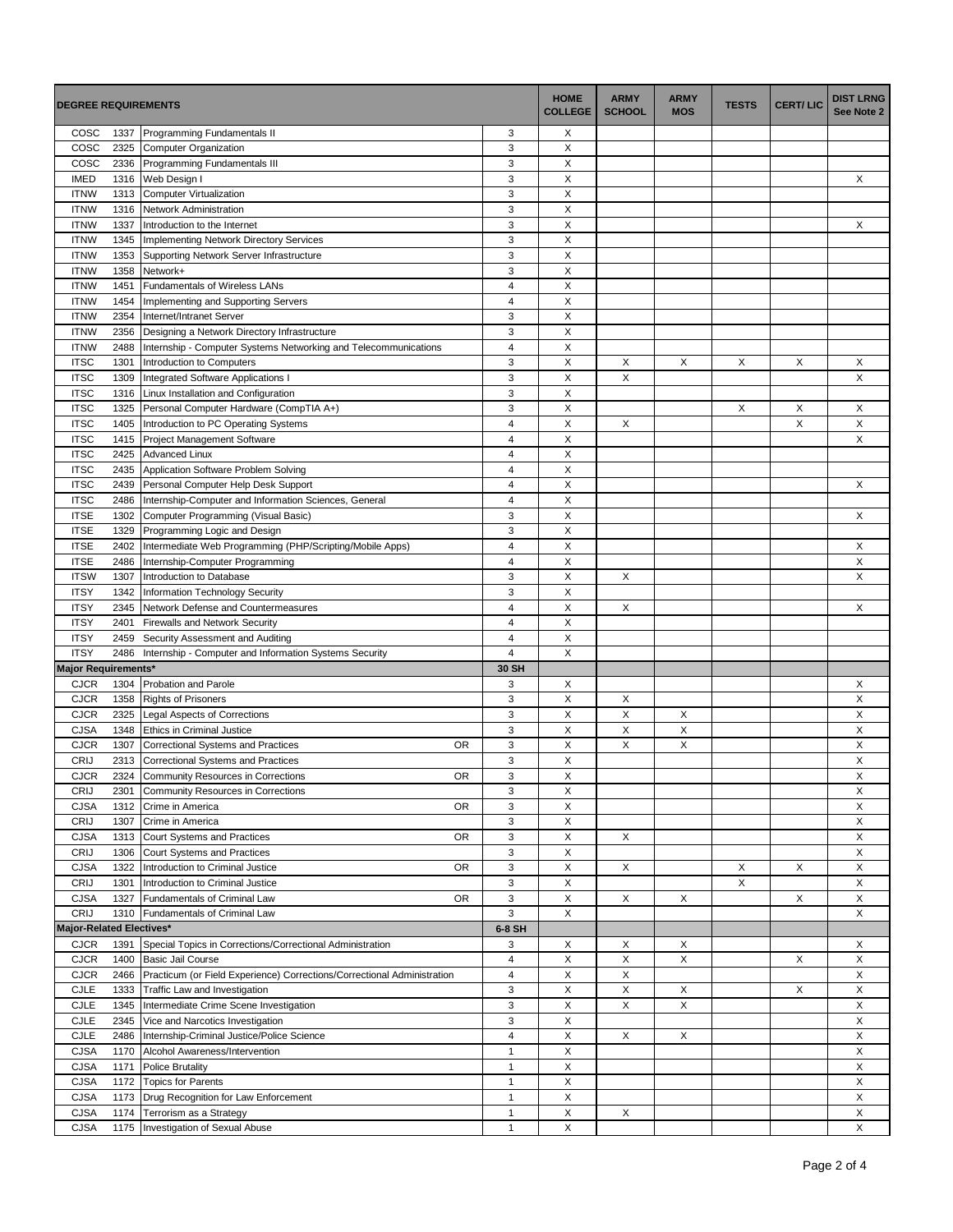| <b>DEGREE REQUIREMENTS</b> |              |                                                                                    | <b>HOME</b><br><b>COLLEGE</b>  | <b>ARMY</b><br><b>SCHOOL</b> | <b>ARMY</b><br><b>MOS</b> | <b>TESTS</b> | <b>CERT/LIC</b> | <b>DIST LRNG</b><br>See Note 2 |   |
|----------------------------|--------------|------------------------------------------------------------------------------------|--------------------------------|------------------------------|---------------------------|--------------|-----------------|--------------------------------|---|
| <b>CJSA</b>                | 1176         | Introduction to Gangs and Gang Infiltration of the Military                        | 1                              | Х                            |                           |              |                 |                                | Х |
| <b>CJSA</b>                | 1177         | International Criminal Justice                                                     | 1                              | X                            | Х                         |              |                 |                                | X |
| <b>CJSA</b>                | 1178         | <b>Criminal Deviance</b>                                                           | $\mathbf{1}$                   | X                            | X                         |              |                 |                                | X |
| <b>CJSA</b>                | 1192         | Special Topics in Criminal Justice/Law Enforcement Administration                  | 1                              | X                            | X                         | X            |                 |                                | X |
| <b>CJSA</b>                | 1302         | Private Security Officer Training                                                  | 3                              | X                            |                           |              |                 |                                | X |
| <b>CJSA</b>                | 1308         | Criminalistics I                                                                   | 3                              | X                            | X                         | X            |                 |                                | X |
| <b>CJSA</b>                | 1317         | Juvenile Justice System<br>OR                                                      | 3                              | Х                            |                           |              |                 |                                | Х |
| CRIJ                       | 1313         | Juvenile Justice System                                                            | 3                              | X                            |                           |              |                 |                                | X |
| <b>CJSA</b>                | 1318         | Court Management                                                                   | 3                              | X                            |                           |              |                 |                                | X |
| <b>CJSA</b>                | 1342         | Criminal Investigation<br>OR                                                       | 3                              | X                            | X                         | х            |                 | Х                              | X |
| CRIJ                       | 2314         | Criminal Investigation                                                             | 3                              | X                            |                           |              |                 |                                | X |
| <b>CJSA</b>                | 1359         | <b>OR</b><br>Police Systems and Practices                                          | 3                              | Χ                            | X                         | X            |                 | X                              | Χ |
| CRIJ                       | 2328         | Police Systems and Practices                                                       | 3                              | X                            |                           |              |                 |                                | X |
| <b>CJSA</b>                | 1393         | Special Topics in Criminal Justice Studies                                         | 3                              | X                            | X                         | X            | X               |                                | X |
| <b>CJSA</b>                | 2300         | egal Aspects of Law Enforcement<br>OR                                              | 3                              | X                            | X                         | X            |                 |                                | Χ |
| CRIJ                       | 2323         | Legal Aspects of Law Enforcement                                                   | 3                              | X                            |                           |              |                 |                                | X |
| <b>CJSA</b>                | 2302         | Police Management, Supervision, and Related Topics                                 | 3                              | X                            | X                         | X            |                 |                                | X |
| <b>CJSA</b>                | 2331         | Child Abuse: Prevention and Investigation                                          | 3                              | Х                            | X                         | Х            |                 |                                | Х |
| <b>CJSA</b>                | 2488         | Internship-Criminal Justice Safety Studies                                         | $\overline{4}$                 | X                            | X                         | X            |                 |                                | X |
| <b>EMAP</b>                | 1400         | Principles of Basic Emergency Management                                           | $\overline{\mathbf{4}}$        | X                            |                           |              |                 |                                | X |
| <b>EMAP</b>                | 2300         | Developing Volunteer Resources and Decision Making                                 | 3                              | X                            |                           |              |                 |                                | X |
| <b>EMAP</b>                | 2301         | Leadership and Effective Communications                                            | 3                              | $\sf X$                      |                           |              |                 |                                | Χ |
| <b>EMAP</b>                | 2302         | Managing Mass Casualty and Fatality Incidents                                      | 3                              | X                            |                           |              |                 |                                | X |
| <b>EMAP</b>                | 2355         | <b>Disaster Recovery</b>                                                           | 3                              | X                            |                           |              |                 |                                | X |
| <b>EMSP</b>                | 1145         | Basic Trauma Life Support                                                          |                                | X                            |                           |              |                 |                                |   |
| <b>EMSP</b>                | 1147         | Pediatric Advanced Life Support                                                    |                                | X                            |                           |              |                 |                                |   |
| <b>EMSP</b>                | 1160         | Clinical-Emergency Medical Technology/Technician                                   |                                | X                            |                           |              |                 |                                |   |
| <b>EMSP</b>                | 1170         | Rapid Patient Assessment                                                           |                                | X                            |                           |              |                 |                                |   |
| <b>EMSP</b>                | 1270         | Emergency Medical Technician- Basic Refresher                                      | $\mathbf{1}$<br>$\overline{2}$ | X                            |                           |              |                 |                                |   |
| <b>EMSP</b>                | 1271         | Sports and Physical Training Injuries                                              | $\overline{\mathbf{c}}$        | X                            |                           |              |                 |                                |   |
| <b>EMSP</b>                | 1272         | <b>EMT-B Refresher</b>                                                             | $\overline{2}$                 | X                            |                           |              |                 |                                |   |
| <b>EMSP</b>                | 1273         | Advanced Airway Management                                                         | $\overline{2}$                 | X                            |                           |              |                 |                                |   |
| <b>EMSP</b>                | 1291         | Special Topics in Emergency Medical Technology/Technician                          | $\overline{2}$                 | X                            |                           |              |                 |                                |   |
| <b>EMSP</b>                | 1305         | <b>Emergency Care Attendant</b>                                                    | 3                              | Х                            |                           |              |                 |                                |   |
| <b>EMSP</b>                | 1338         | Introduction to Advanced Practice                                                  | 3                              | X                            |                           |              |                 |                                |   |
| <b>EMSP</b>                | 1355         | Trauma Management                                                                  | 3                              | X                            |                           |              |                 |                                |   |
| <b>EMSP</b>                | 1356         | Patient Assessment and Airway Management                                           | 3                              | Χ                            |                           |              |                 |                                |   |
| <b>EMSP</b>                | 1370         |                                                                                    | 3                              | X                            |                           |              |                 |                                |   |
| <b>EMSP</b>                | 1391         | Emergency Medical Technician - Paramedic Refresher                                 |                                | X                            | X                         | Х            |                 |                                |   |
| <b>EMSP</b>                | 1401         | Special Topics in Emergency Medical Technology/Technician                          | 3<br>4                         | X                            |                           |              |                 | X                              |   |
| <b>EMSP</b>                | 2135         | Emergency Medical Technician - Basic<br>Advanced Cardiac Life Support              | $\mathbf{1}$                   | X                            |                           |              |                 |                                |   |
| <b>EMSP</b>                |              |                                                                                    |                                | Χ                            |                           |              |                 |                                |   |
| <b>EMSP</b>                | 2143         | Assessment Based Management<br>2147 Pediatric Education for Pre-Hospital Providers | 1<br>$\mathbf{1}$              | X                            |                           |              |                 |                                |   |
|                            |              |                                                                                    |                                |                              |                           |              |                 |                                |   |
| <b>EMSP</b><br><b>EMSP</b> | 2160<br>2206 | Clinical-Emergency Medical EMT Paramedic<br><b>Emergency Pharmacology</b>          | 1<br>$\overline{2}$            | X<br>X                       |                           |              |                 |                                |   |
| <b>EMSP</b>                | 2300         | Methods of Teaching Emergency Medical Service                                      | 3                              | X                            |                           |              |                 |                                |   |
| <b>EMSP</b>                | 2330         | <b>Special Populations</b>                                                         | 3                              | X                            |                           |              |                 |                                |   |
|                            |              |                                                                                    |                                |                              |                           |              |                 |                                |   |
| <b>EMSP</b>                | 2338         | <b>EMS Operations</b>                                                              | 3<br>$\overline{4}$            | X                            |                           |              |                 |                                |   |
| <b>EMSP</b>                | 2434         | <b>Medical Emergencies</b>                                                         | 4                              | X                            |                           |              |                 |                                |   |
| <b>EMSP</b>                | 2458         | <b>Critical Care Paramedic</b><br>Introduction to Homeland Security                | 3                              | X                            |                           |              |                 |                                | X |
| <b>HMSY</b>                | 1337         |                                                                                    | 3                              | X<br>X                       |                           |              |                 |                                | X |
| <b>HMSY</b><br><b>HMSY</b> | 1338         | Homeland Security Emergency Communications Management                              | 3                              | X                            |                           |              |                 |                                | X |
|                            | 1340         | Homeland Security Intelligence Operations                                          |                                |                              |                           |              |                 |                                |   |
| <b>HMSY</b>                | 1341         | Critical Infrastructure Protection                                                 | 3                              | X                            |                           |              |                 |                                | X |
| <b>HMSY</b>                | 1342         | Understanding and Combating Terrorism                                              | 3                              | X                            |                           |              |                 |                                | X |
| <b>HMSY</b>                | 1470         | Final Project in Homeland Security and Emergency Management                        | $\overline{\mathbf{4}}$        | X                            |                           |              |                 |                                | X |
| <b>HMSY</b>                | 2337         | Managing a Unified Incident Command                                                | 3                              | X                            |                           |              |                 |                                | X |
| <b>HMSY</b>                | 2476         | Internship-Homeland Security and Emergency Management                              | $\overline{4}$                 | $\mathsf X$                  |                           |              |                 |                                | X |
|                            |              | <b>Criminal Justice Elective</b>                                                   | 3                              |                              | X                         | X            |                 |                                | X |
| <b>Total Credits</b>       |              |                                                                                    | 60 SH                          |                              |                           |              |                 |                                |   |

**Notes:**

1) An "X" in a column indicates that the Institution guarantees to accept credit from the source shown for at least part of the requirement.

2) This column indicates whether a school accepts transfer credit for courses taken through distance learning. It does not mean that the school offers the course through distance learning.

3) A course may be used toward one requirement only.

4) Only lower-level courses are accepted in transfer.